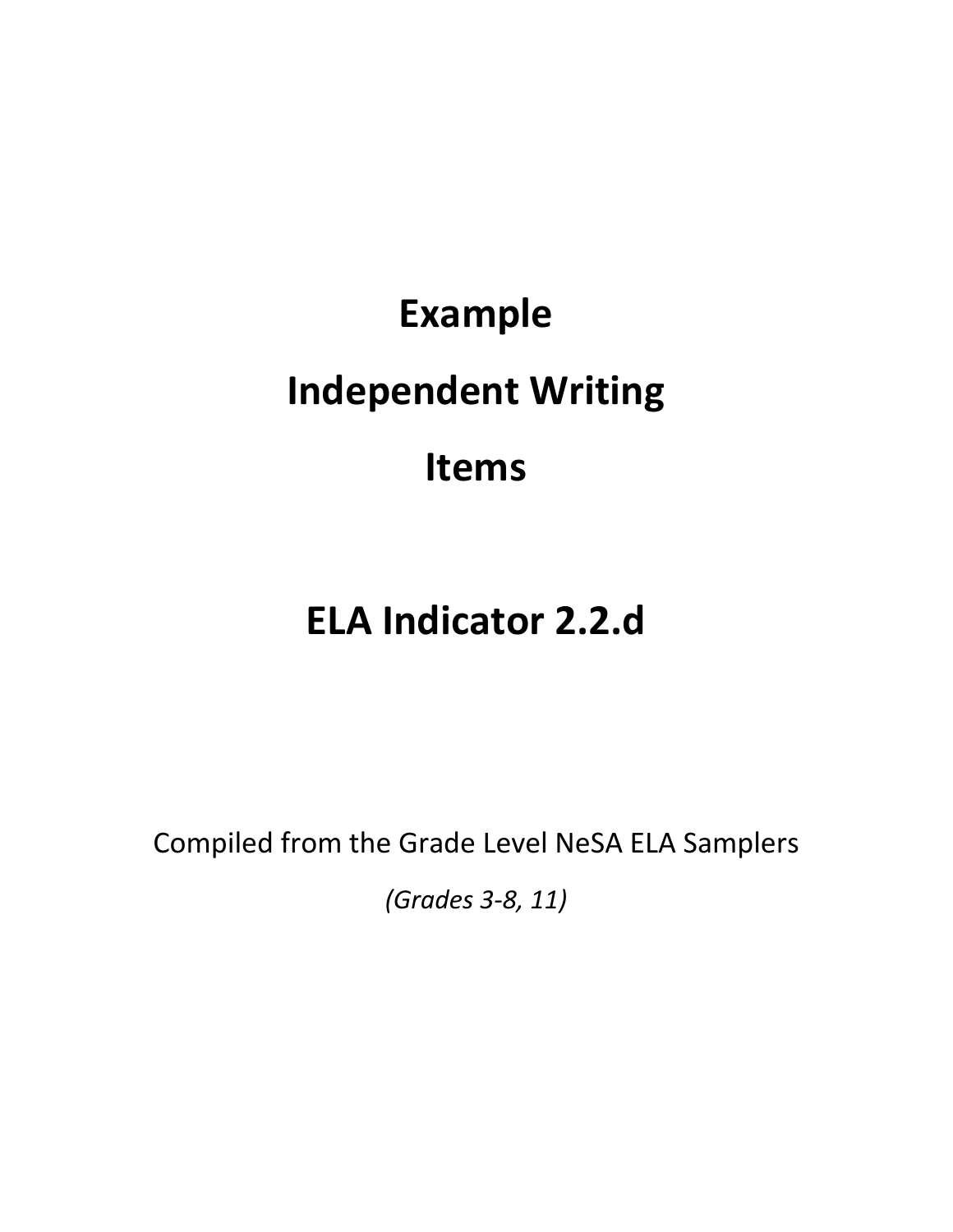## **2.2.d**

| <b>Grade Level Indicators</b> |                                                                                           |  |  |
|-------------------------------|-------------------------------------------------------------------------------------------|--|--|
| 3.2.2.d                       | Use precise word choice and domain-specific vocabulary to write in a variety<br>of modes. |  |  |
| 4.2.2.d                       | Use precise word choice and domain-specific vocabulary to write in a variety<br>of modes. |  |  |
| 5.2.2.d                       | Use precise word choice and domain-specific vocabulary to write in a variety<br>of modes. |  |  |
| 6.2.2.d                       | Use precise word choice and domain-specific vocabulary to write in a variety<br>of modes  |  |  |
| 7.2.2.d                       | Use precise word choice and domain-specific vocabulary to write in a variety<br>of modes. |  |  |
| 8.2.2.d                       | Use precise word choice and domain-specific vocabulary to write in a variety<br>of modes. |  |  |
| 12.2.2.d                      | Use precise word choice and domain-specific vocabulary to write in a variety<br>of modes. |  |  |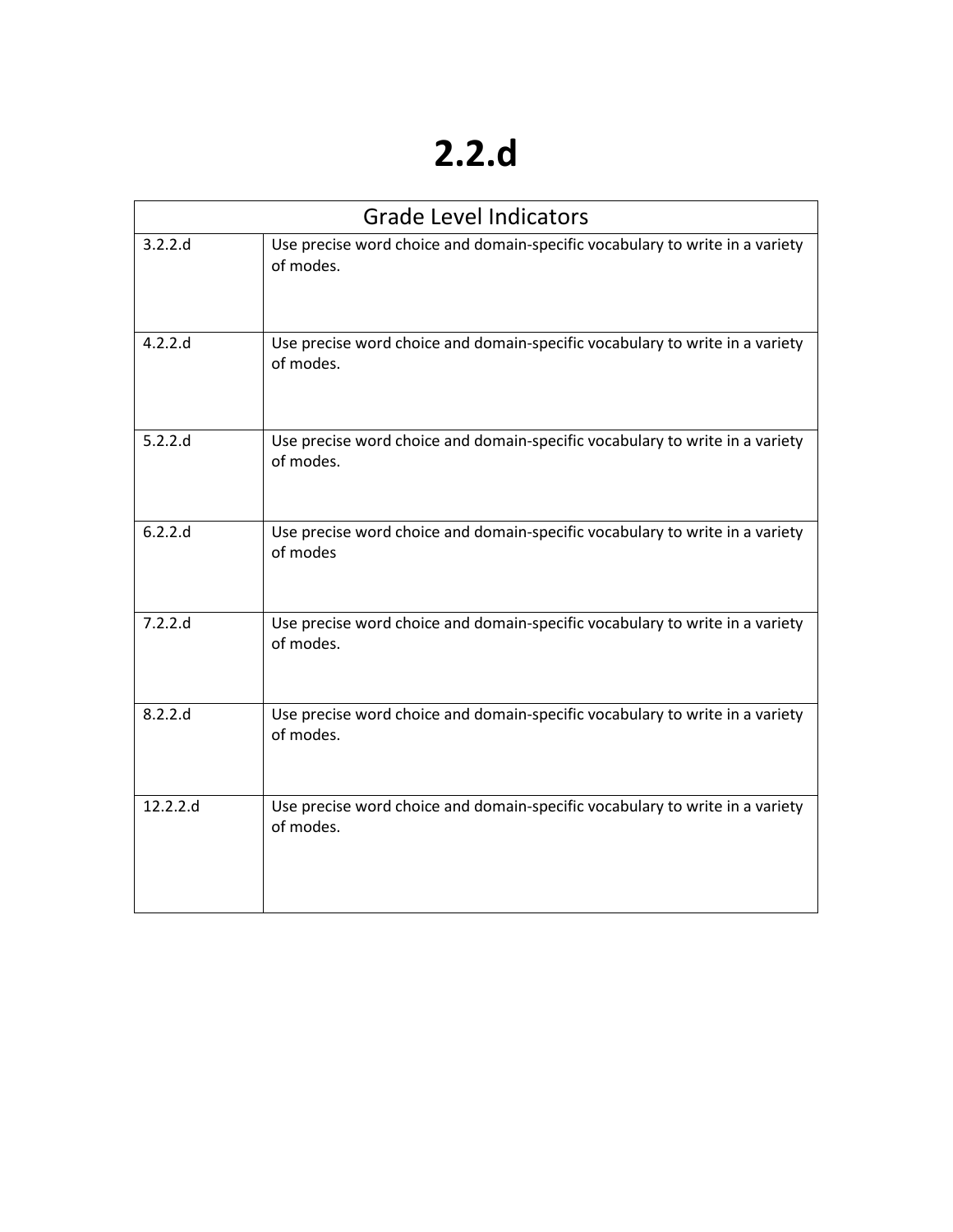## 19. Read the sentence.

The runner ran down the track at the start of the 100-meter race.

Which word BEST replaces ran to make the sentence more precise?

- A. stepped
- B. dashed
- C. walked
- D. hurried

| <b>Item Information</b>   |                        |                                                                                                                                                                                                                                                                 |  |  |  |
|---------------------------|------------------------|-----------------------------------------------------------------------------------------------------------------------------------------------------------------------------------------------------------------------------------------------------------------|--|--|--|
| Alignment                 | 4.2.2.d                | Use precise word choice and domain-specific vocabulary to<br>write in a variety of modes.                                                                                                                                                                       |  |  |  |
| <b>Answer Key</b>         | B                      | <b>Option Annotations</b>                                                                                                                                                                                                                                       |  |  |  |
| <b>Depth of Knowledge</b> | -2                     | The student is asked to select a word that is more precise<br>than "ran." Option B is correct because the word "dashed" is<br>most precise for the context of a race. Options A, C, and D are<br>incorrect because they do not fit the context of the sentence. |  |  |  |
| <b>Focus</b>              | Precise Word<br>Choice |                                                                                                                                                                                                                                                                 |  |  |  |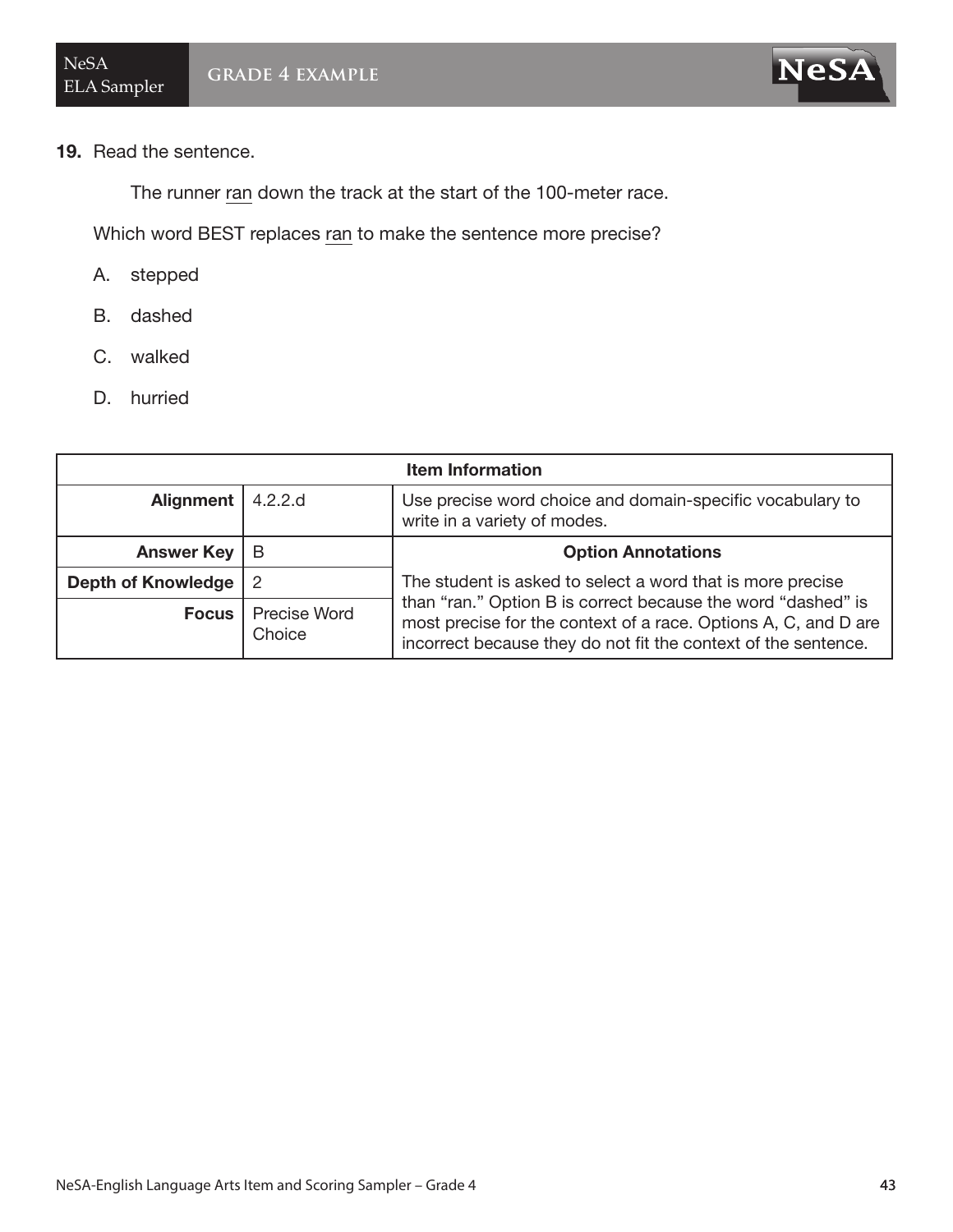19. A student is writing a paragraph describing an event. She is looking for more precise words to use.

Read the paragraph.

Raindrops drummed on the roof as Mia finished getting ready for school. Just as the news meteorologist had predicted, Mia's morning commute would be interrupted by a downpour. She peaked out the window and surveyed her neighborhood. She watched as water splashed off the hoods of cars and puddles transformed into small rivers in the street. Mia was dreading the walk to the bus stop, but she needed to arrive to school on time. So Mia zipped up her jacket and grabbed her umbrella. Then, she went out the door and sprinted the three blocks to the bus stop.

Select two words that could replace went to make the paragraph more precise. Select two.

- A. coasted
- B. darted
- C. moved
- D. rushed
- E. sauntered
- F. wandered

**NeS**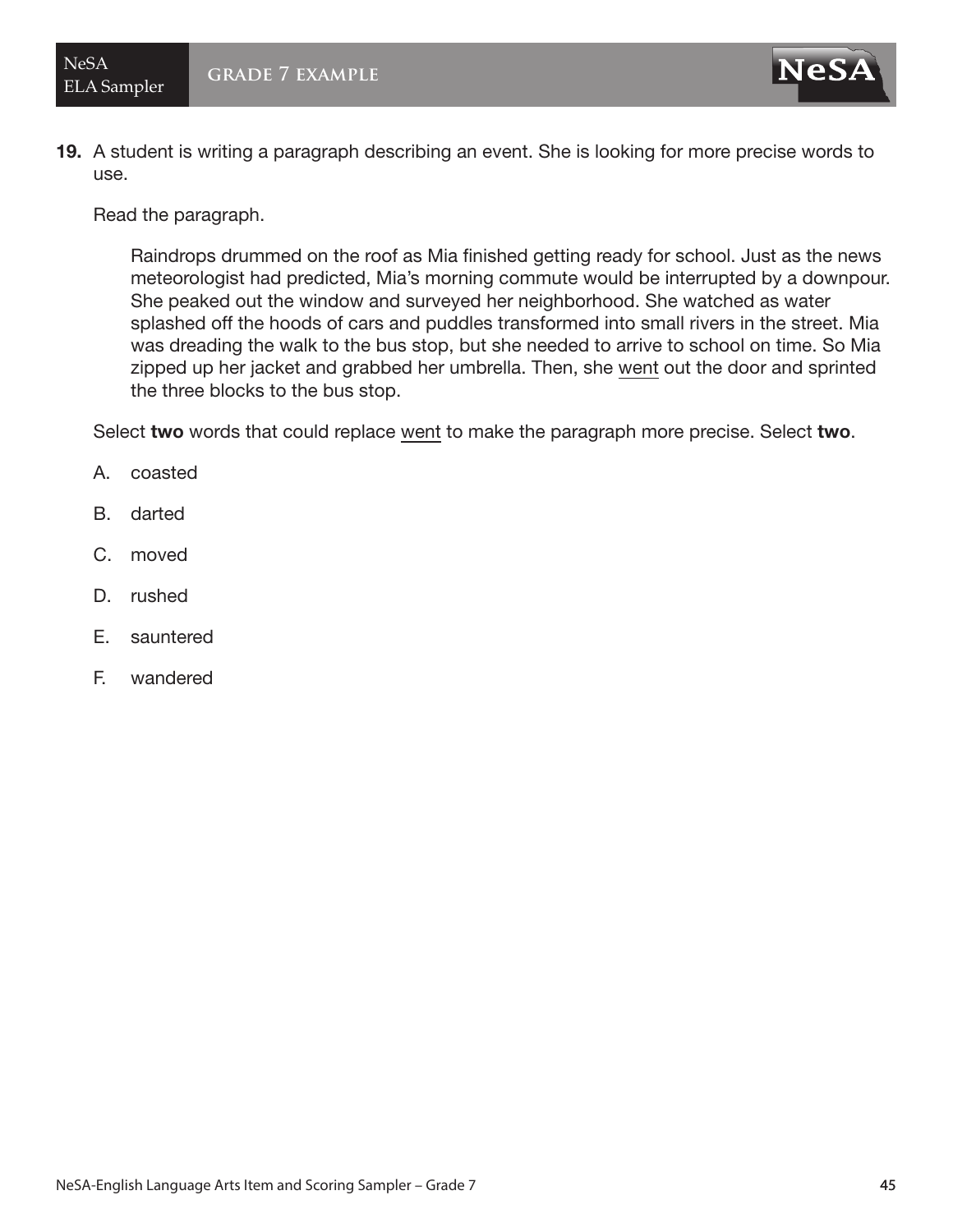

| <b>Item Information</b>   |                        |                                                                                                                                                                                                                                                                                                                                                                                                                                                                                                                                                                                                                                                                                                                            |  |  |  |
|---------------------------|------------------------|----------------------------------------------------------------------------------------------------------------------------------------------------------------------------------------------------------------------------------------------------------------------------------------------------------------------------------------------------------------------------------------------------------------------------------------------------------------------------------------------------------------------------------------------------------------------------------------------------------------------------------------------------------------------------------------------------------------------------|--|--|--|
| <b>Alignment</b>          | 7.2.2.d                | Use precise word choice and domain-specific vocabulary to<br>write in a variety of modes.                                                                                                                                                                                                                                                                                                                                                                                                                                                                                                                                                                                                                                  |  |  |  |
| <b>Answer Key</b>         | B, D                   | <b>Option Annotations</b>                                                                                                                                                                                                                                                                                                                                                                                                                                                                                                                                                                                                                                                                                                  |  |  |  |
| <b>Depth of Knowledge</b> | 2                      | The student is asked to select two words that are more precise                                                                                                                                                                                                                                                                                                                                                                                                                                                                                                                                                                                                                                                             |  |  |  |
| <b>Focus</b>              | Precise Word<br>Choice | than "went." Options B and D are the correct answers because<br>"dashed" and "rushed" best fit the context of the paragraph.<br>Since "sprinted" is also in the sentence, the words that are<br>most precise need to imply "to move quickly." Options A, E,<br>and F are incorrect because they imply slow movement, which<br>does not fit the context of the paragraph. Option C is incorrect<br>because "moved" is as general as "went."<br>This item is worth 2 points. To receive full credit, the student<br>must correctly identify both words that could replace "went"<br>to make the paragraph more precise. To receive 1 point, the<br>student must correctly identify one of the words that is more<br>precise. |  |  |  |